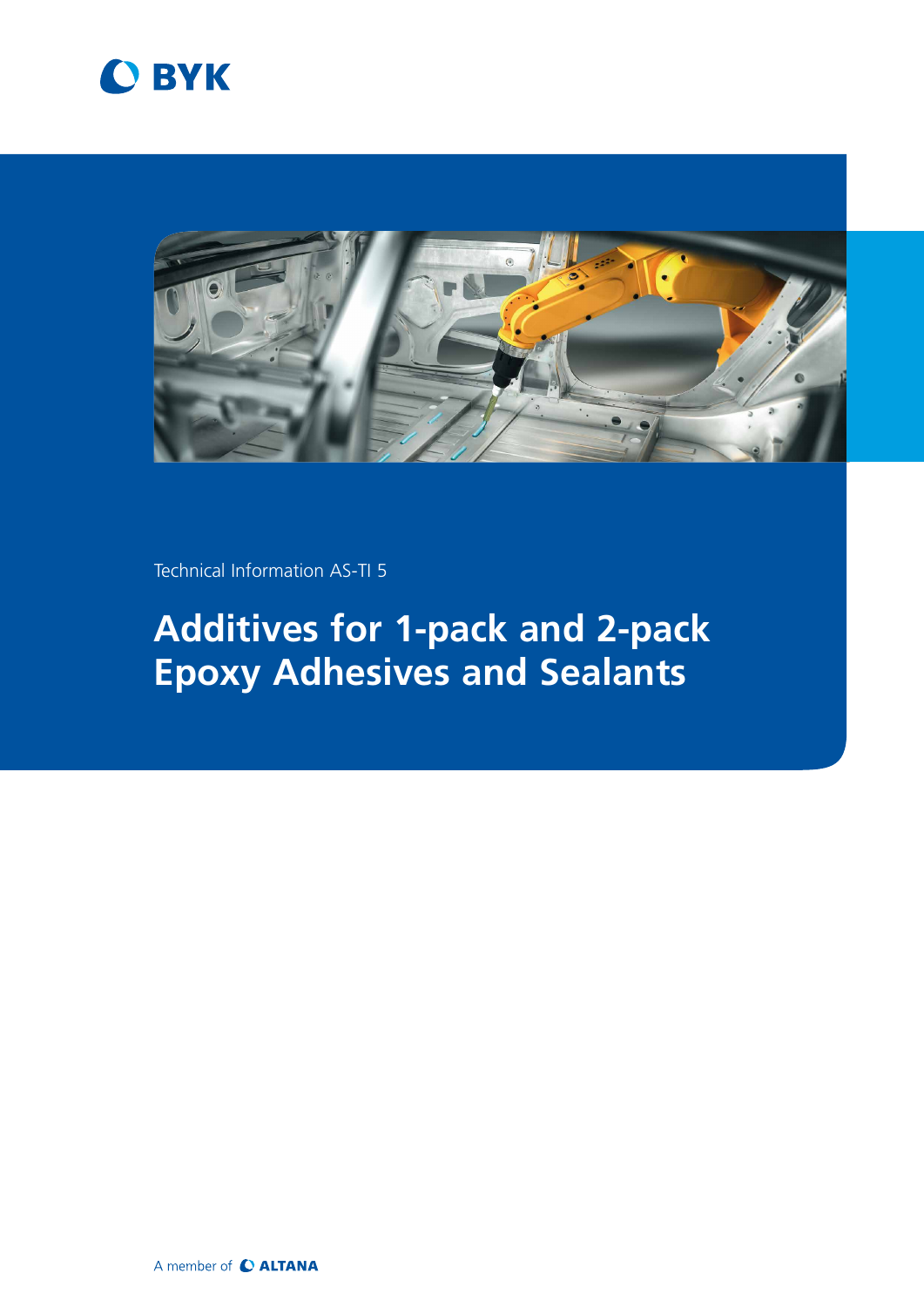### **About BYK**

Using an adhesive as a binder is indispensable for most modern industry sectors such as automotive or electrical. As an innovative joining process, it is increasingly replacing classic methods such as welding, screwing or riveting. Adhesives also offer ecological advantages in aircraft construction or wind turbine construction where modern high-performance adhesives can reduce weight and save energy.

Particularly in the construction sector, considerable requirements are placed on VOC-free products so that flooring adhesives can be provided with the "Blauer Engel" or the Emicode seal.

BYK is your technology partner when it comes to improving the properties of your adhesives and sealants.

BYK offers additives for all kinds of adhesive systems, from aqueous dispersion additives to solvent-borne systems or solvent-free reactive systems such as polyurethanes, epoxides, acrylates and silane-terminated polymers. In addition, BYK is continuously expanding its additive range in the area of hot-melt adhesives.

### **Contents**

| Introduction                                                          | Page  | 3         |
|-----------------------------------------------------------------------|-------|-----------|
| Defoamers/Air Release Agents                                          | Pages | $4 - 5$   |
| Rheology Additives                                                    | Page  | 6         |
| <b>GARAMITE for Highly Viscous Adhesive Systems</b>                   | Page  | 6         |
| Liquid Rheology Additives                                             | Page  | 6         |
| Rheology Control - Rheology Boosters and Viscosity Control Technology | Page  | 7         |
| Wetting and Dispersing Additives                                      | Pages | $13 - 14$ |
| Complete Overview                                                     | Page  | 15        |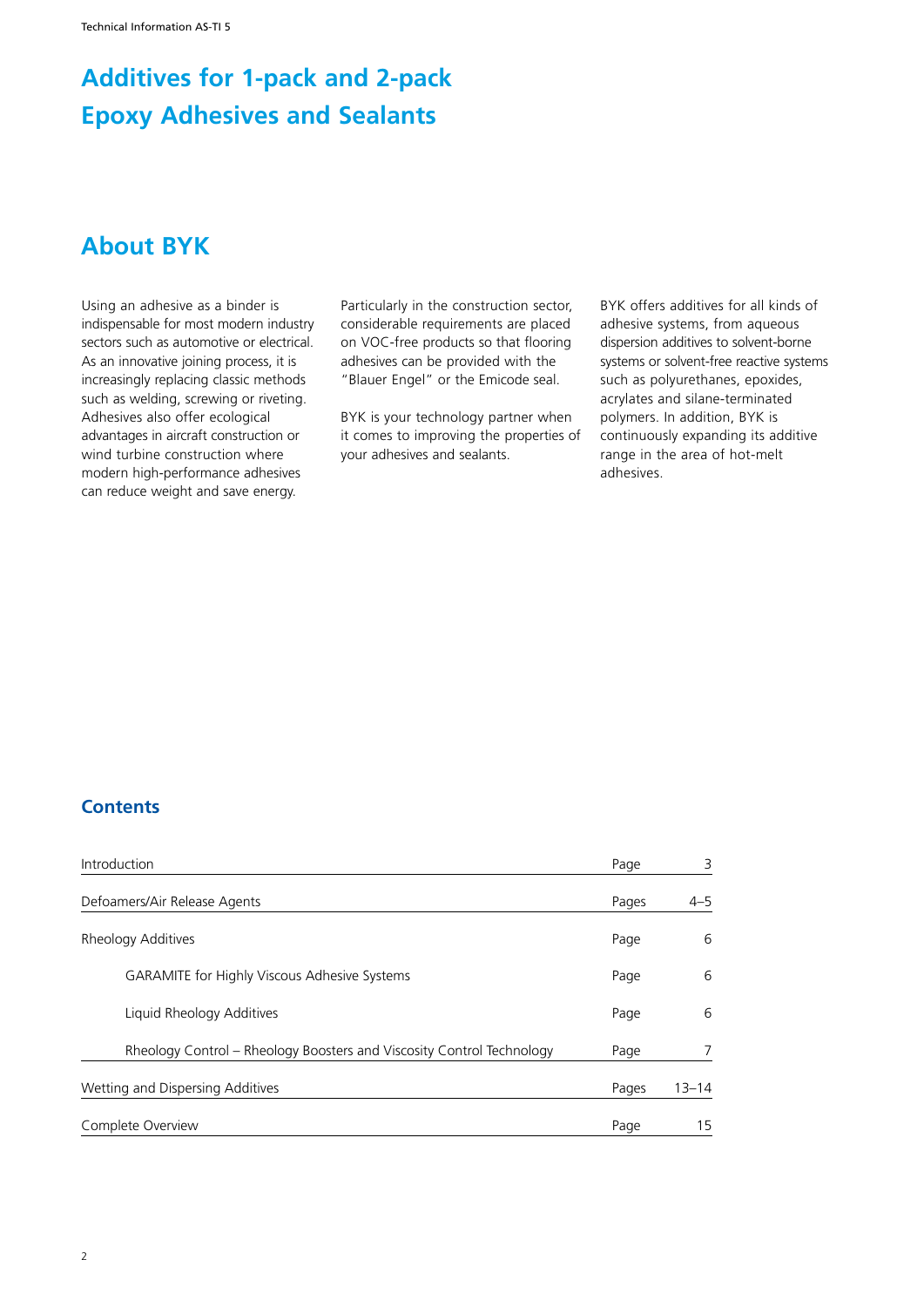### **Introduction**

Compared with other joining processes, the use of adhesives to join and seal material components allows considerable versatility and various application possibilities. The adhesive process is often superior to other production processes, and it fulfills the requirements of a multitude of highperformance applications.

Epoxy adhesives and sealants offer equally diverse application possibilities, and are preferred in aviation or construction, automotive and electrical industries. They have considerable strength, provide a good adhesion even on the most difficult of substrates, and are highly chemically resistant.

However, in order to exploit the full potential, these products must be manufactured using the utmost care and technical expertise. Alongside an optimum coordination of the raw materials, additives play a major role in the production and optimization of epoxy adhesives and sealants, e.g.:

- Ensuring producibility and quality consistency
- Improving properties such as substrate wetting, defoaming and application parameters, and thereby simplifying the application and increasing the efficiency
- Increasing the storage stability

BYK offers a multitude of additives for 2-pack and hot-cured-pack epoxy systems that guarantee and improve the efficiency of these adhesive technologies.

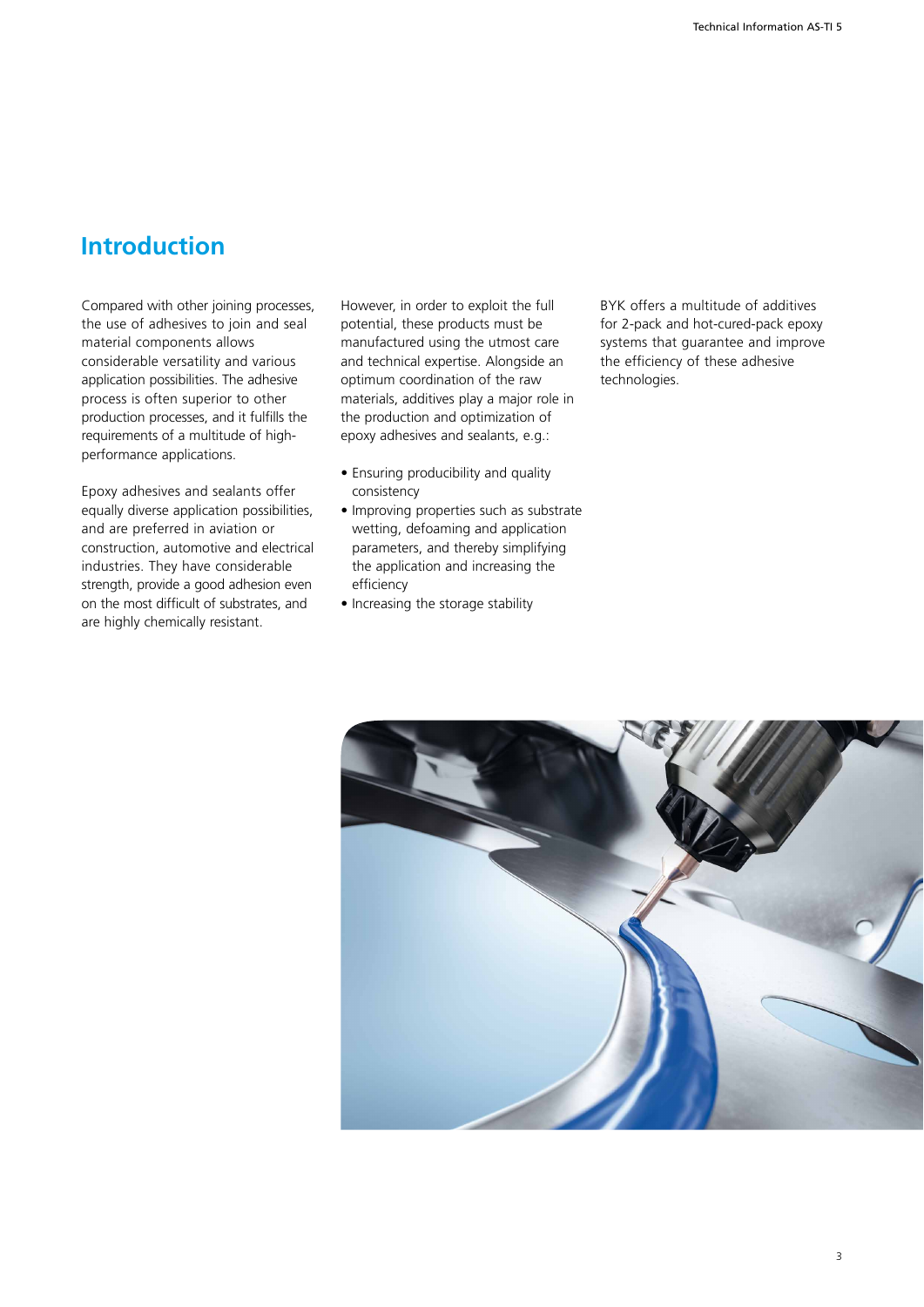Technical Information AS-TI 5

# **Defoamers and Air Release Agents for 1-pack and 2-pack Epoxy Adhesives and Sealants**

Trapped air bubbles and the formation of foam represent a major challenge in the production and application processes of epoxy formulations, especially with thick layers and sophisticated viscosity profiles.

The use of defoamers and air release agents prevents or destroys the foam bubbles, resulting in improved processing, perfect surface properties and, in turn, optimized efficiency.

In doing so, air release agents help to transport any trapped air to the surface. The subsequent destruction of the foam bubbles at the surface is referred to as defoaming and is achieved by using the

appropriate defoamer. Despite the different terms, to a certain extent both products bring about the same effects, which means that an air release agent also has a defoaming effect, and a defoamer can also contribute towards the release of air.

#### **Effect of Air Release Agents and Defoamers**



**Air entrapment in the formulation:** The air release agent accelerates the migration of the bubbles to the surface.

**Foam on the surface:** The defoamer destabilizes the foam bubbles.

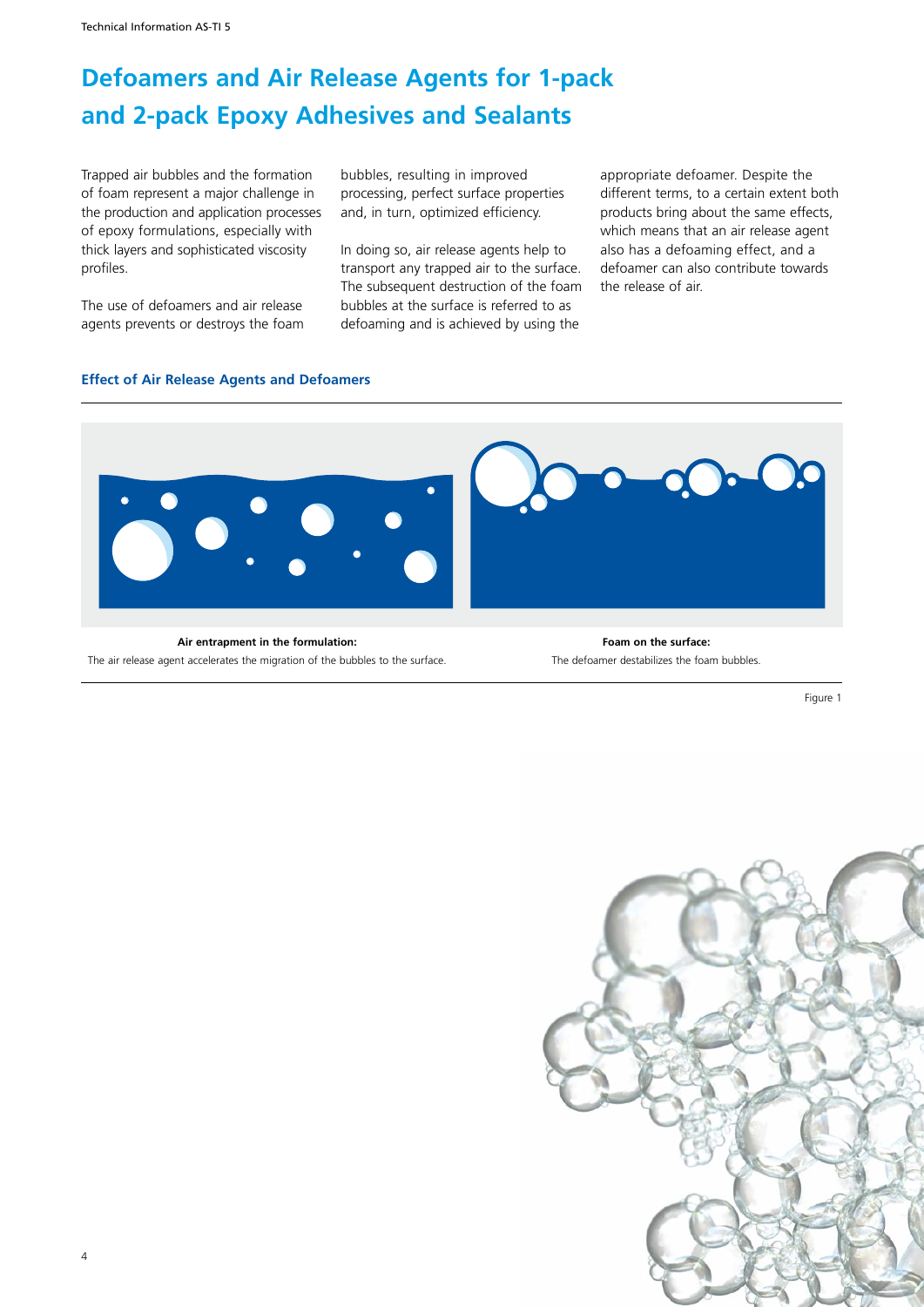The efficiency of the defoamer and air release agent depends on its compatibility in the adhesive or in the resin and hardener components. For good efficiency, the additive must have a specific incompatibility with the matrix. When selecting these additives, it is necessary to consider a good balance between compatibility and efficiency.

Defoamers and air release agents in 1-pack and 2-pack epoxy systems can be divided into:

- Modified polysiloxanes
- Silicone-free polymer defoamers
- Silicone modified polymer defoamers

Air release agents and defoamers are added to and incorporated into the respective components at the start of production. This ensures the efficiency of these additives throughout the production process, i.e. during the production as well as during the transportation, the mixing process and the application.





Taken after hardening. The state of the state of the state of the state of the state of the state of the state of the state of the state of the state of the state of the state of the state of the state of the state of the

Part A: Bisphenol A resin, Part B: Polyamide hardener

#### **Defoamer/Air Release Agent Recommendations for 1-pack and 2-pack Epoxy Formulations**

| Defoamer/air release agent base |                  |  |
|---------------------------------|------------------|--|
| Silicone                        | <b>BYK-1796</b>  |  |
|                                 | <b>BYK-A 525</b> |  |
|                                 | <b>BYK-A 530</b> |  |
| Polymer (silicone-free)         | <b>BYK-1790</b>  |  |
|                                 | <b>BYK-A 501</b> |  |
|                                 | <b>BYK-A 535</b> |  |
| Polymer/silicone                | <b>BYK-A 530</b> |  |

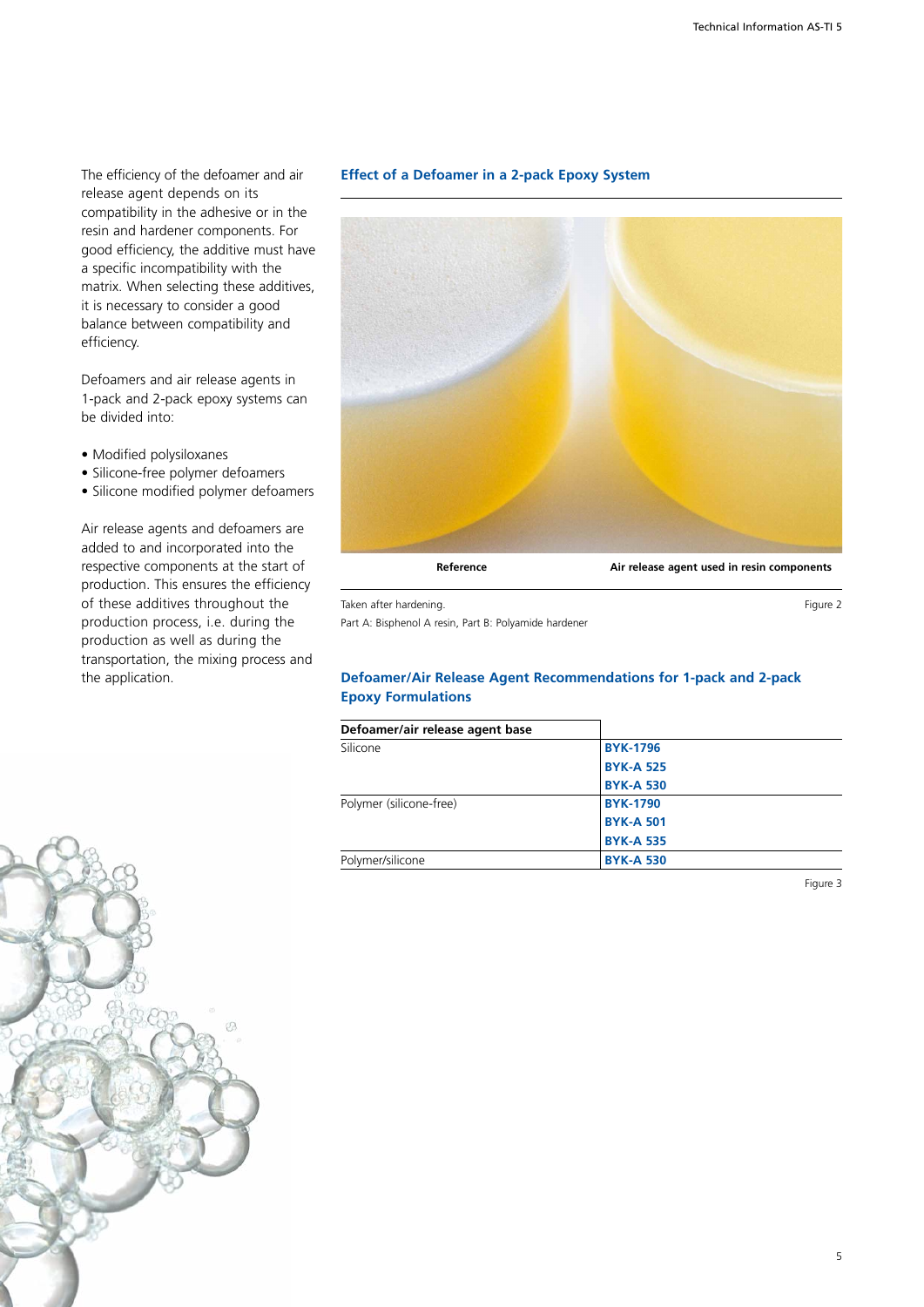The rheological behavior of epoxy systems is a key parameter. For example, a high viscosity is required in order to increase the sag-resistance and stabilization of fillers, while the manufacturing properties, miscibility and air release are positively influenced by a low viscosity. BYK offers a variety of different rheology additives in order to tailor the rheological profile of the epoxy systems to the application. These include:

- Solid rheology additives
- Liquid rheology additives
- Rheology boosters

#### **GARAMITE for 1-pack and 2-pack Epoxy Systems**

GARAMITE is a solid, powdered rheology additive which specifically influences the rheology profile of the epoxy system. It comprises a combination of phyllosilicates, the surfaces of which have been organically modified. These modifications control the efficiency in varying polarities and in different systems. The high bulk density of GARAMITE reduces the formation of dust and simplifies the processing. The advantages of using GARAMITE:

- Strong shear thinning viscosity profile
- Prevents the settling of solids
- Highly efficient
- High stability and very good ridge formation
- Easy application of the adhesive and sealant from cartridges and dosing units
- High bulk density, low dusting
- Easy incorporation, no special activation required
- Increased efficiency with boosters, as needed

GARAMITE-1958 and GARAMITE-7305 are products which have been specially developed for epoxy systems which influence the flow behavior of both the resin and the hardener components.

#### **Composition of GARAMITE**

#### **Improving Sag-Resistance when Applying a 2-pack Epoxy System**



Figure 4

2-pack epoxy system, (bisphenol A resin + amido-amine hardener) example that the state of Figure 5

### **Liquid Rheology Additives for**

**1-pack and 2-pack Epoxy Systems** Liquid rheology additives in epoxy systems can be used in both the resin and the hardener components. They form a three-dimensional network, thus optimizing the settling of fillers and the anti-sag properties of components when applied. Their advantage lies in the simple dosing and the possibility to incorporate the additives even after the production (post-adding).

RHEOBYK-410 and RHEOBYK-7410 ET are urea-based rheology additives that prevent the formation of sedimentation in filled epoxy systems, and improve the sag-resistance. The products increase the viscosity especially at low shear rates, and barely influence the viscosity in the high shear range.

RHEOBYK-430 is based on a ureamodified, medium polarity polyamide. The settling behavior, especially in filled aminic hardener components, can be improved due to the additive's impact on the pseudoplastic flow behavior.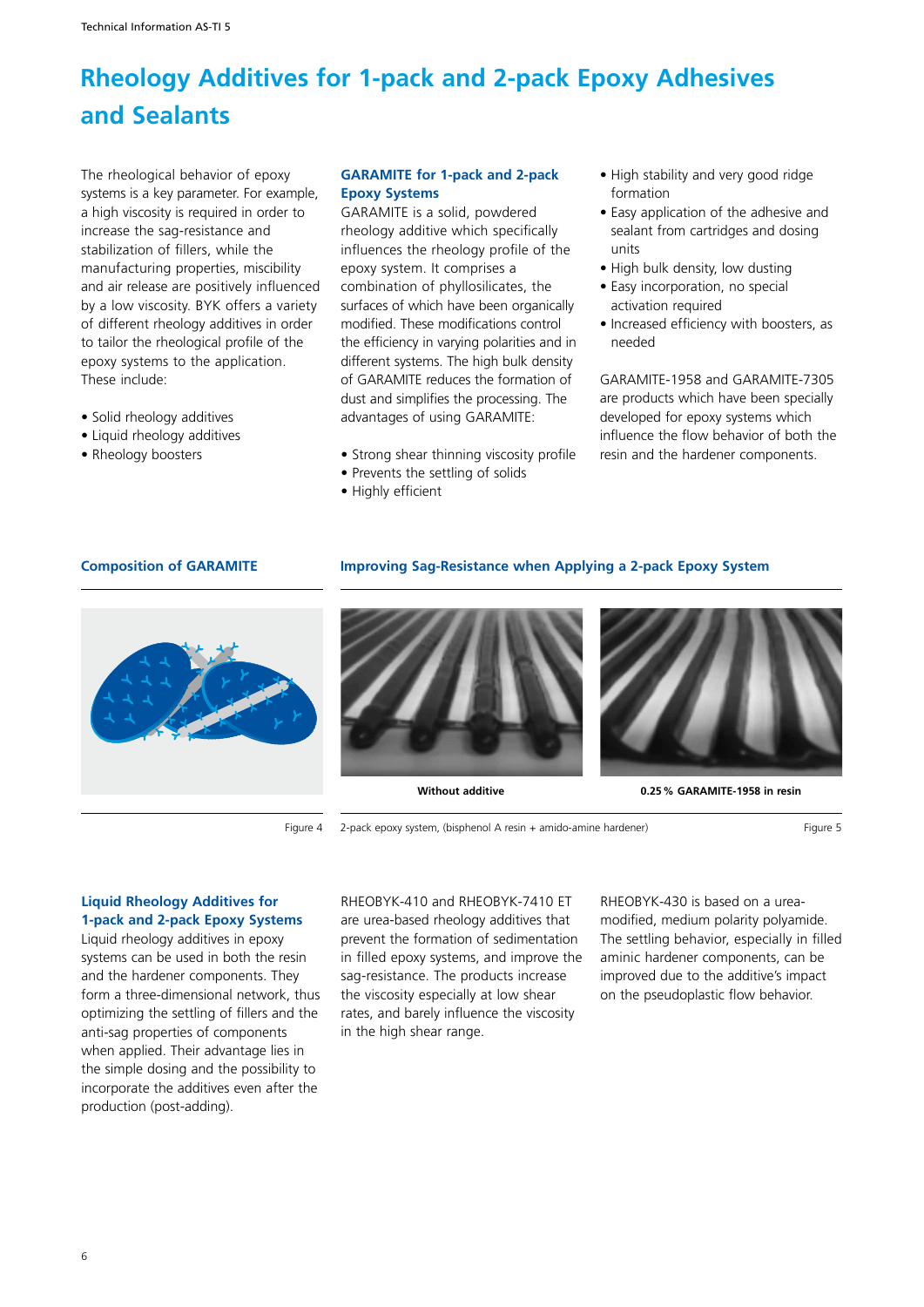#### **Rheology Control – Rheology Boosters and Viscosity Control Technology**

2-pack epoxy systems are used in high-performance applications in the automotive, aviation and construction industries. One of the most important parameters is the stability of the reactive mixture after application. It is only a sufficiently high sag-resistance after mixing the components that permits vertical or above-head applications.

However, when you consider the process steps of the production, mixing and the application of the system, a significantly lower viscosity is preferred: production is facilitated, the components are easy to pump, they mix easier and more thoroughly, and can be applied using less pressure.

At first this contrast appears to be impossible to resolve, as such strong shear thinning effects and viscosity increases cannot be achieved using conventional rheology additives.

With the options of rheology boosters and "viscosity control technology", the viscosity can be influenced in precisely the correct process steps: during the production and the processing, low viscosities are possible, and then only after mixing will the viscosity increase immediately, thereby resulting in outstanding sag-resistance.

Furthermore, the storage stability is improved, and the use of hydrophilic instead of hydrophobic silica enable the production costs to be reduced too.

#### **Rheology Boosters for 2-pack Epoxy Systems**

Rheology boosters work in combination with modified phyllosilicates (e.g. GARAMITE-7305) or pyrogenic silicas. They are added to the hardener and only when mixed are they combined with the solid thixotropic agents which

are located in the A component. Here, they strengthen the three-dimensional network of the rheology additive and bring about a significant increase in viscosity compared with a formulation that does not contain a booster.

#### **Booster Effect**



Figure 6

#### **Working Principle of Thixboosters**

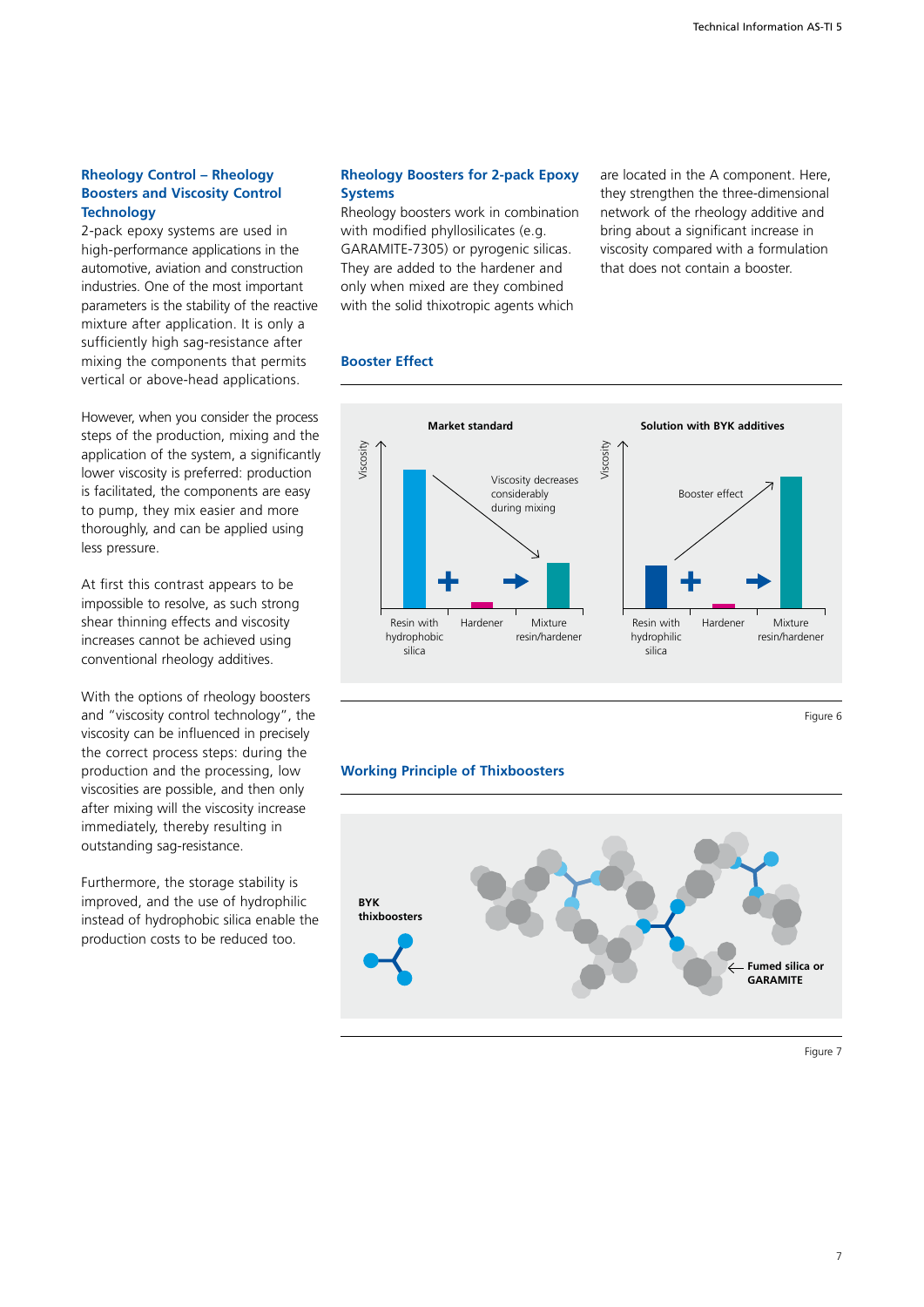#### **Benefits**

Generally speaking, the use of a booster increases the efficiency of fumed silica or phyllosilicates as soon as the solid rheology additive and the booster come into contact by mixing together the A and the B components. This enables hydrophobic silica to be replaced with hydrophilic silica. The lower efficiency of hydrophilic silica reduces the viscosity of the resin components and improves the mixing and application properties. After mixing, the booster increases the efficiency and the viscosity rises, which results in an outstanding sag resistance.

#### **Advantage of Storage Stability**

In many cases, epoxy formulations with (hydrophilic) silica are not storagestable. The combination of hydrophilic silica with BYK rheology boosters prevents the loss in efficiency during storage so that the individual components can be used to create sag-resistant applications, even after a long period of storage.



| Part A             |                      | <b>Market standard</b> | <b>Formulation with BYK</b> |          |
|--------------------|----------------------|------------------------|-----------------------------|----------|
| Bisphenol A resin  |                      | 65                     | 65                          |          |
| Hydrophobic silica |                      |                        |                             |          |
| Hydrophilic silica |                      |                        |                             |          |
| Market standard    | Formulation with BYK |                        |                             | Figure 8 |

#### **Comparison of Silicas With Thixboosters**



#### **Viscosity Comparison of a Resin with Hydrophobic and Hydrophilic Silica**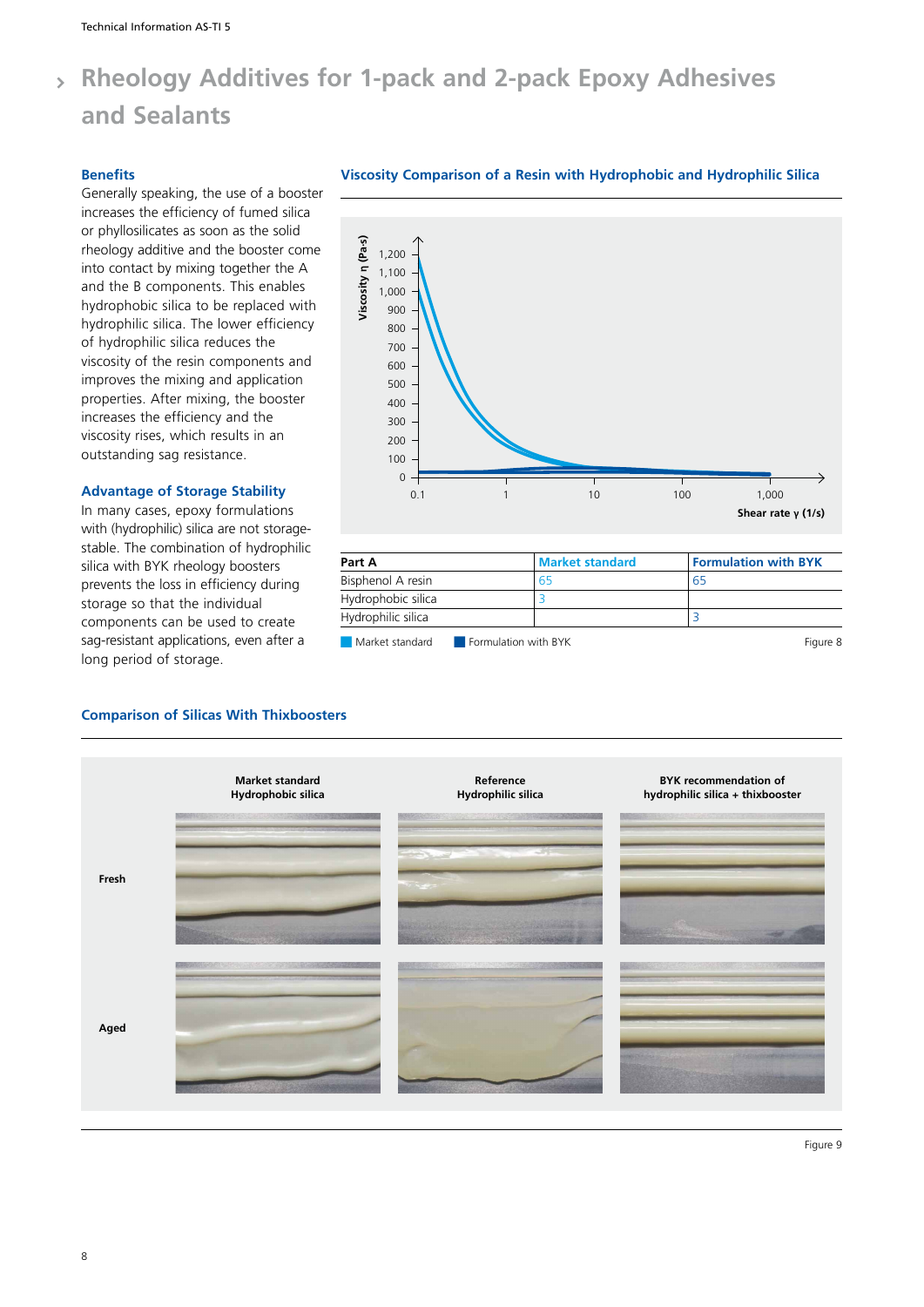#### **Mechanics**

The use of BYK rheology boosters in 2-pack epoxy adhesives has no measurable influence on the mechanical properties of the systems. The tensile strength of overlapping, bonded steel test specimens is comparable with the market standard.

#### **Sag-resistance when Curing 1-pack Epoxy Systems**

Thermally cured 1-pack epoxy adhesives must have high sag-resistance across the entire application process. The uncured adhesives are applied, the joined parts washed and the adhesive bond cured in the furnace.

The combination of hydrophilic silica with the rheology booster RHEOBYK-R 606 enables the application of sag-resistant 1-pack epoxy systems without the loss of sag-resistance during curing.

#### **Tensile Strength**



#### **1-pack Epoxy Adhesive Formulation**

| <b>Raw material</b>       | Market standard (%) | BYK recommendation (%) |
|---------------------------|---------------------|------------------------|
| Bisphenol - A resin       | 100                 | 100                    |
| Filler                    | 150                 | 150                    |
| Hydrophobic silica        |                     |                        |
| Hydrophilic silica        |                     |                        |
| Thixbooster RHEOBYK-R 606 |                     | 20                     |
| Hardener                  | 6                   | 6                      |
| Accelerator               |                     |                        |

Figure 11

#### **Application and Sag-resistance**

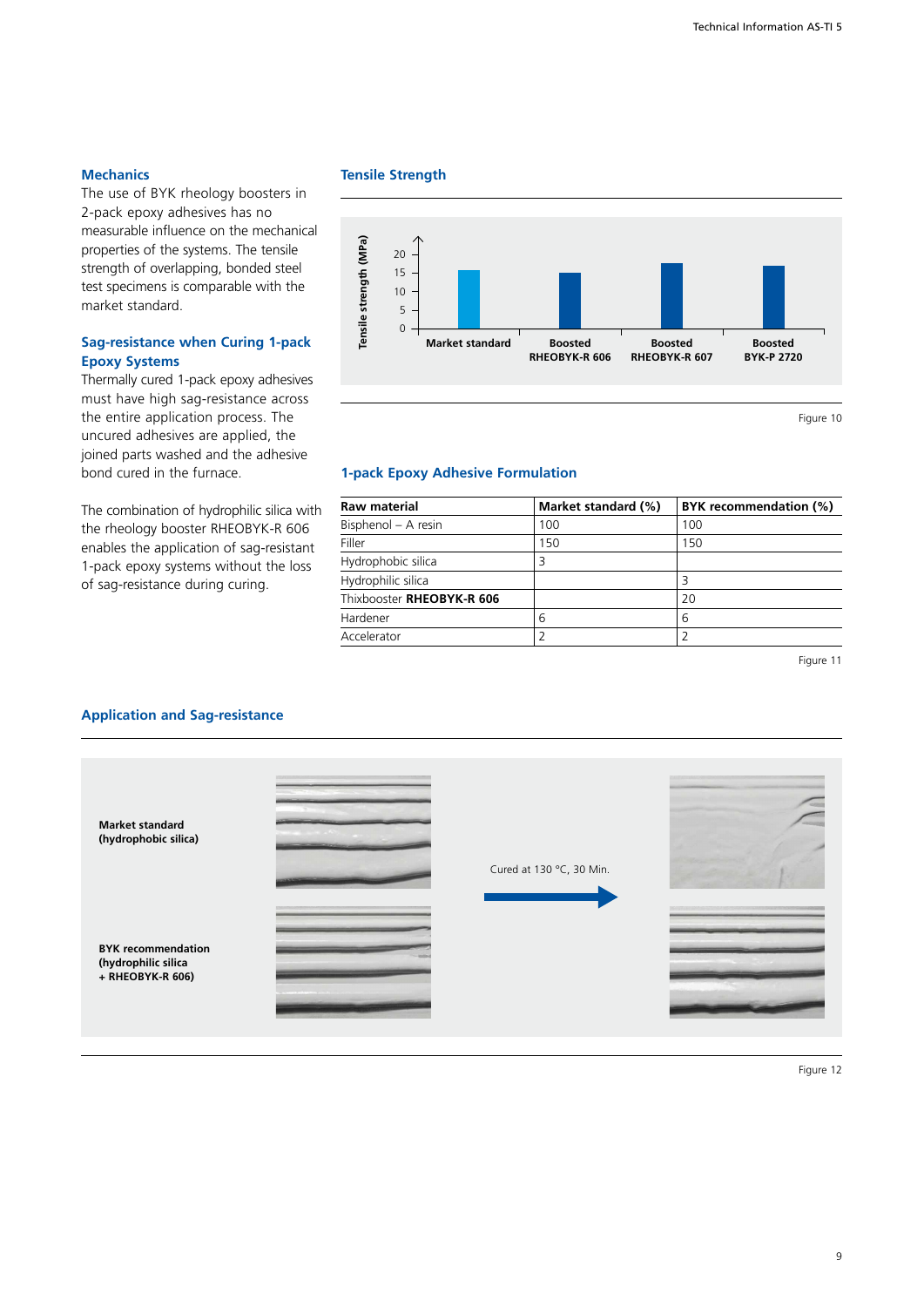#### **Mechanics**

The mechanics of the thermally cured 1-pack epoxy adhesives are not influenced by the modification with BYK boosters. The tensile strength of overlapping, adhered steel test specimens is comparable with the market standard.

#### **Tensile Strength**



Figure 13

#### **Viscosity**

The viscosity profile of 1-pack epoxy formulations can be specifically adjusted by combining hydrophilic silica with RHEOBYK-R 606.



 $\blacksquare$  0.6% hydrophilic silica + RHEOBYK-R 606

**Comparison of Different Rheology Profiles**

 $\blacksquare$  3% hydrophilic silica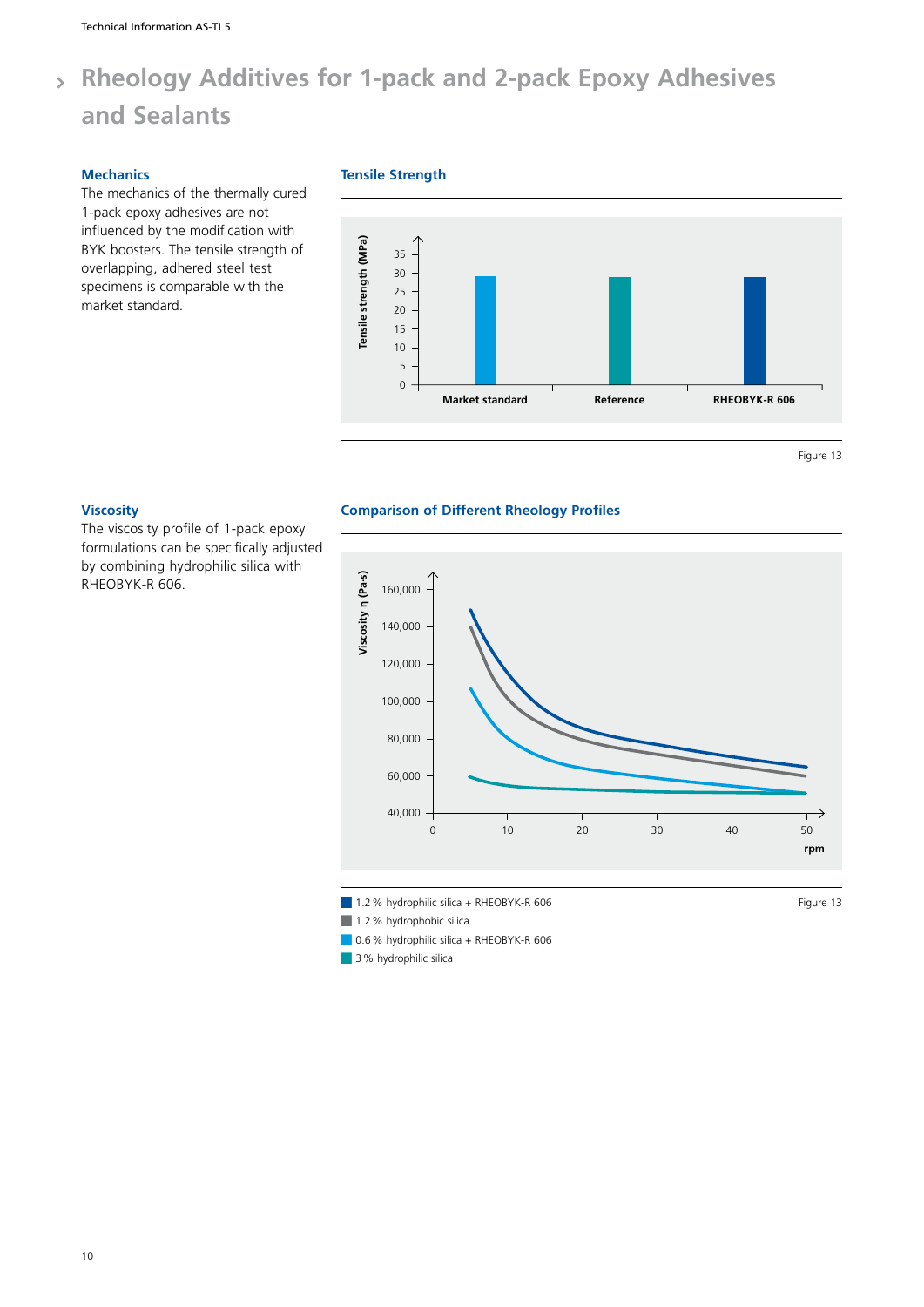#### **Viscosity control technology (VCT) for 2-pack epoxides**

The "viscosity control technology" (VCT) is a new technology which is based on a combination of two process additives which are specially aligned with each other. With their help it is possible to adjust both the viscosity of the A and the B components. There

is an additive for the resin system (Thixbreaker) and an additive that has been developed for the hardener (Thixbooster). The Thixbreaker has the task of reducing the viscosity of the resin component to a desired extent. The Thixbooster is used in the hardener and doesn't change the viscosity provided there is no silica present.

Adding silica at this point can increase the efficiency. When the components meet, the interaction of the VCT additive brings about a significant increase in the viscosity (Figure 14). This new concept of "viscosity control technology" has very broad uses across the entire value chain (Figure 17).

#### **Comparison of Market Standard and BYK Solution with VCT**



Figure 14

#### **Thixbreaker – Use in the Resin Component**

The conventional hydrophobic silica in the resin component is replaced by hydrophilic silica. The Thixbreaker is added to the resin component and blocks the structural build up of the silica network – the viscosity of the resin component is low.

#### **Adapting the Resin to the Hardener Viscosity Using BYK-P 2710**

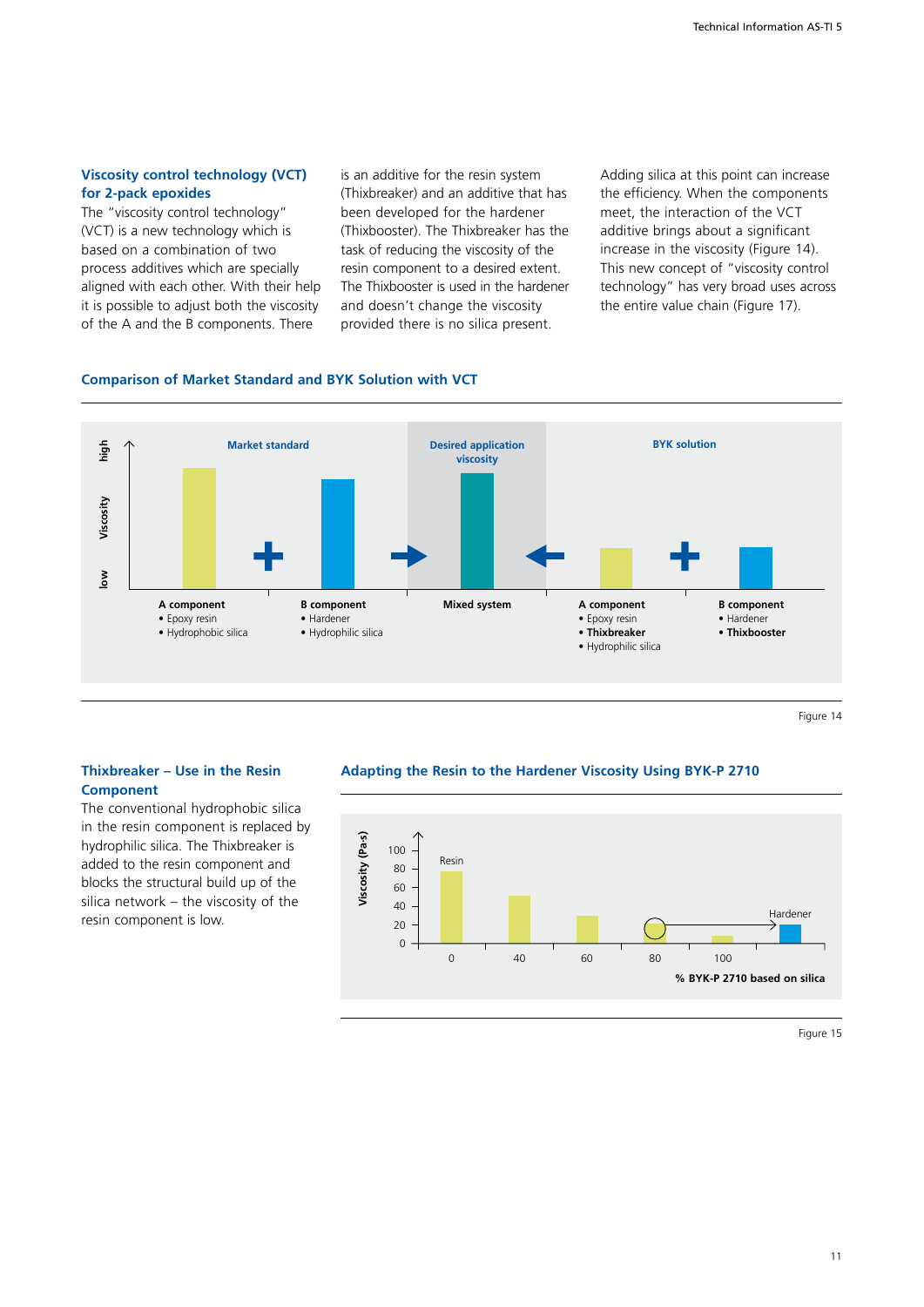#### **Thixbooster – Use in the Hardener Component**

The Thixbooster is added to the hardener component and can, if required, be combined with hydrophilic silica. After mixing the components, the Thixbooster brings about the development of the three-dimensional network, thereby creating a sag-resistant application.



**Adapting the Hardener to the Resin Viscosity Using BYK-P 2720**

Figure 16

#### **Value Chain**



#### **Formulation**

Different mixing viscosities of the resin and hardener components can be adapted precisely to one another.

#### **Manufacture**

VCT enables the use of the same apparatus for the resin and the hardener components. A simple dissolver can be used to produce the components. Cost-effective hydrophilic silica can be used as an alternative to hydrophobic silica.

#### **Transportation**

Pumpable resin and hardener components can be transported in IBCs and bulk containers. The low viscosity also enables pumping from pails and drums.

#### **Application**

Mixing the two low-viscosity components results in a sag-resistant application. Low mixing viscosities simplify the dosage and processing of 2-pack systems.

### **Miscibility and Application of a System Optimized with VCT**



Figure 18

#### **Recommended Rheology Additives, Boosters and VCT for 1-pack and 2-pack Epoxy Systems**

|                | 1-pack Epoxy           | 2-pack Epoxy           |
|----------------|------------------------|------------------------|
| Anti-settling  | RHEOBYK-410            | RHEOBYK-410            |
|                | RHEOBYK-430            | RHEOBYK-430            |
|                | <b>RHEOBYK-7410 ET</b> | <b>RHEOBYK-7410 ET</b> |
|                | <b>GARAMITE-1958</b>   | <b>GARAMITE-1958</b>   |
|                | <b>GARAMITE-7305</b>   | <b>GARAMITE-7305</b>   |
| Sag-resistance | <b>GARAMITE-1958</b>   | <b>GARAMITE-1958</b>   |
|                | <b>GARAMITE-7305</b>   | <b>GARAMITE-7305</b>   |
| <b>Booster</b> | <b>RHEOBYK-R 606</b>   | <b>BYK-P 2720</b>      |
|                |                        | <b>RHEOBYK-R 607</b>   |
| <b>VCT</b>     |                        | <b>BYK-P 2710</b>      |
|                |                        | <b>BYK-P 2720</b>      |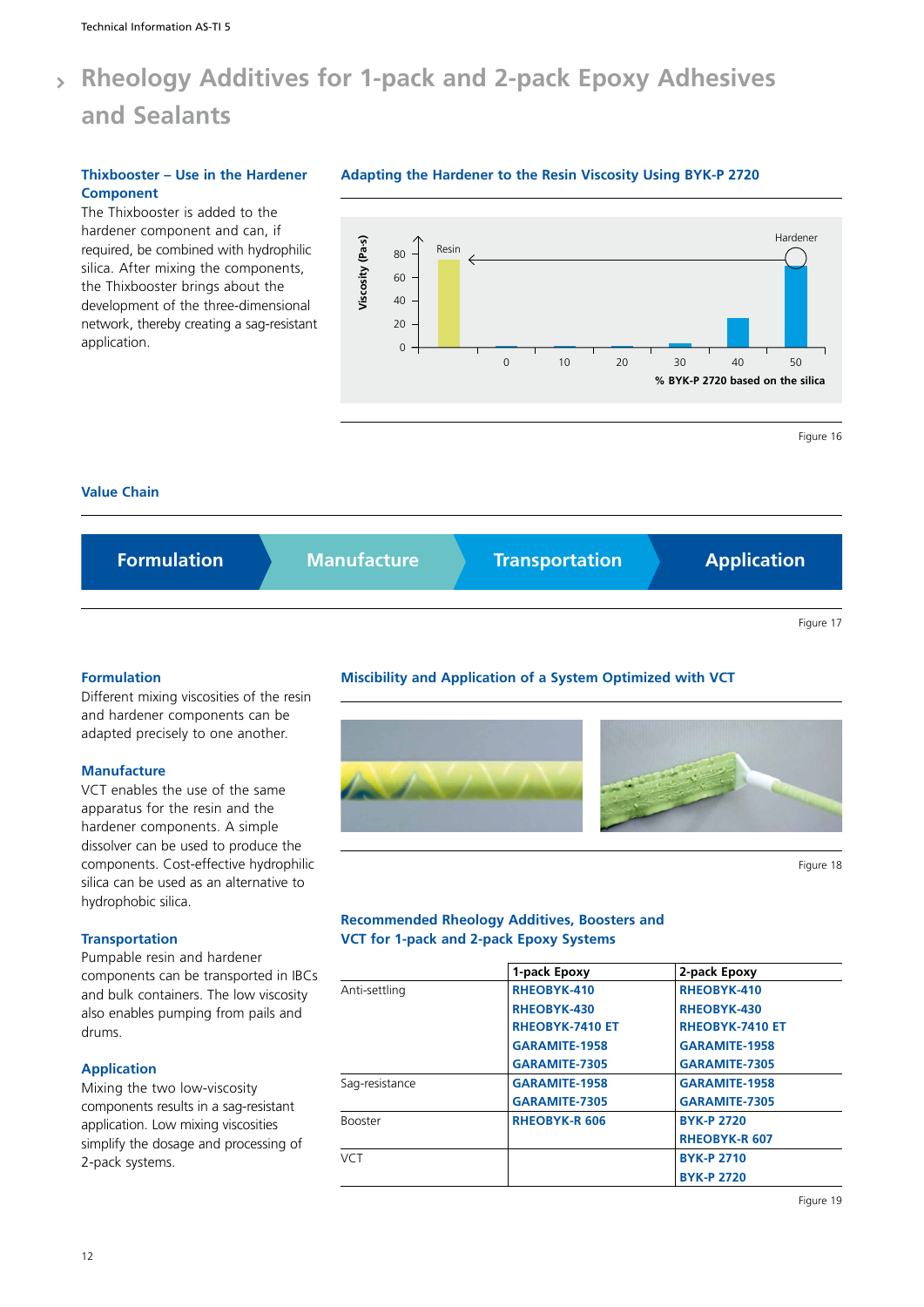# **Wetting and Dispersing Additives for 1-pack and 2-pack Epoxy Adhesives and Sealants**

When formulating 1-pack and 2-pack epoxy adhesives and sealants, the easy incorporation and even distribution of solid fillers and pigments in the liquid or highly viscous resin and hardener matrix is essential. This is the only way to ensure an optimized and fast production, and a consistent quality and performance.

The use of wetting and dispersing additives also enables the viscosity to be reduced. This can achieve either a better processing or an increase of filler amount while maintaining the viscosity. However, the lower viscosities can also intensify the settling, which is countered with the use of rheology additives. Alternatively, it is possible to use controlled flocculating wetting and dispersing additives, which prevent the settling by network formation.



#### **Optimizing an Epoxy System: Lower Viscosity or Greater Filler Amount**



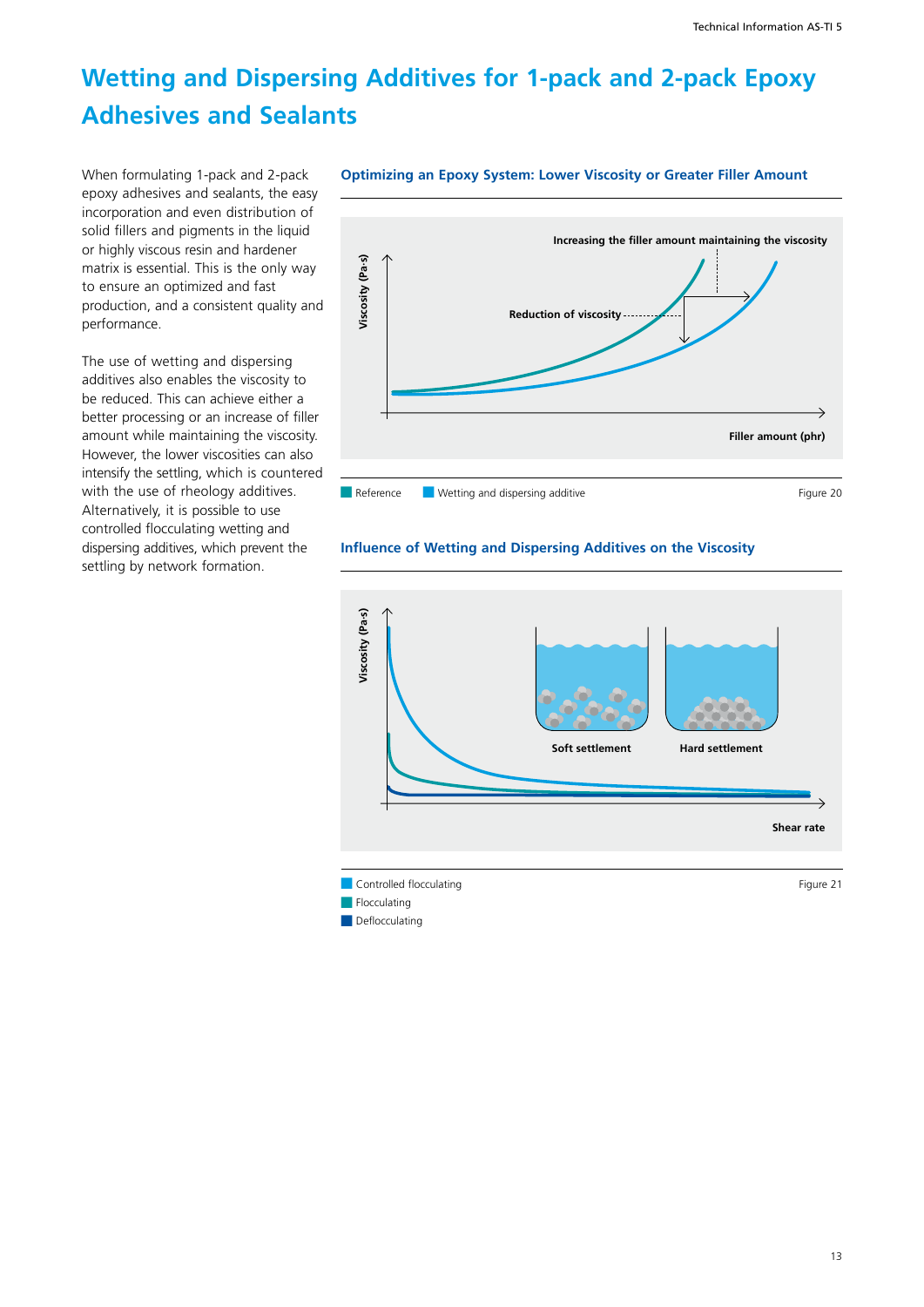# **Wetting and Dispersing Additives for 1-pack and 2-pack Epoxy Adhesives and Sealants**

#### **Optimizing an Epoxy System: Lower Viscosity or Higher Filler Amount**





**Control – no additive Viscosity reduction by using wetting and dispersing additives**



**Increasing the filler amount by using wetting and dispersing additives**

Figure 22

When selecting wetting and dispersing additives, you must be mindful of any reactivity of the additive with the epoxy system. BYK offers special wetting and dispersing additives which are stable in epoxy systems and therefore have no influence on the storage stability of the formulated components.

#### **Storage Stability**



#### **Wetting and Dispersing Additive Recommendations for 1-pack and 2-pack Epoxy Adhesives and Sealants**

| Strong viscosity reduction                       | <b>BYK-W 969</b>       |
|--------------------------------------------------|------------------------|
|                                                  |                        |
|                                                  | <b>BYK-W 996</b>       |
|                                                  | <b>BYK-W 9010</b>      |
|                                                  | <b>BYK-W 9011</b>      |
|                                                  | DISPERBYK-2152         |
| Viscosity reduction and anti-settling            | <b>BYK-W 940</b>       |
|                                                  | <b>BYK-W 980</b>       |
| Rheology additives that can be combined with     | <b>RHEOBYK-7410 ET</b> |
| wetting and dispersing additives – anti-settling | <b>GARAMITE-1958</b>   |
|                                                  | <b>GARAMITE-7305</b>   |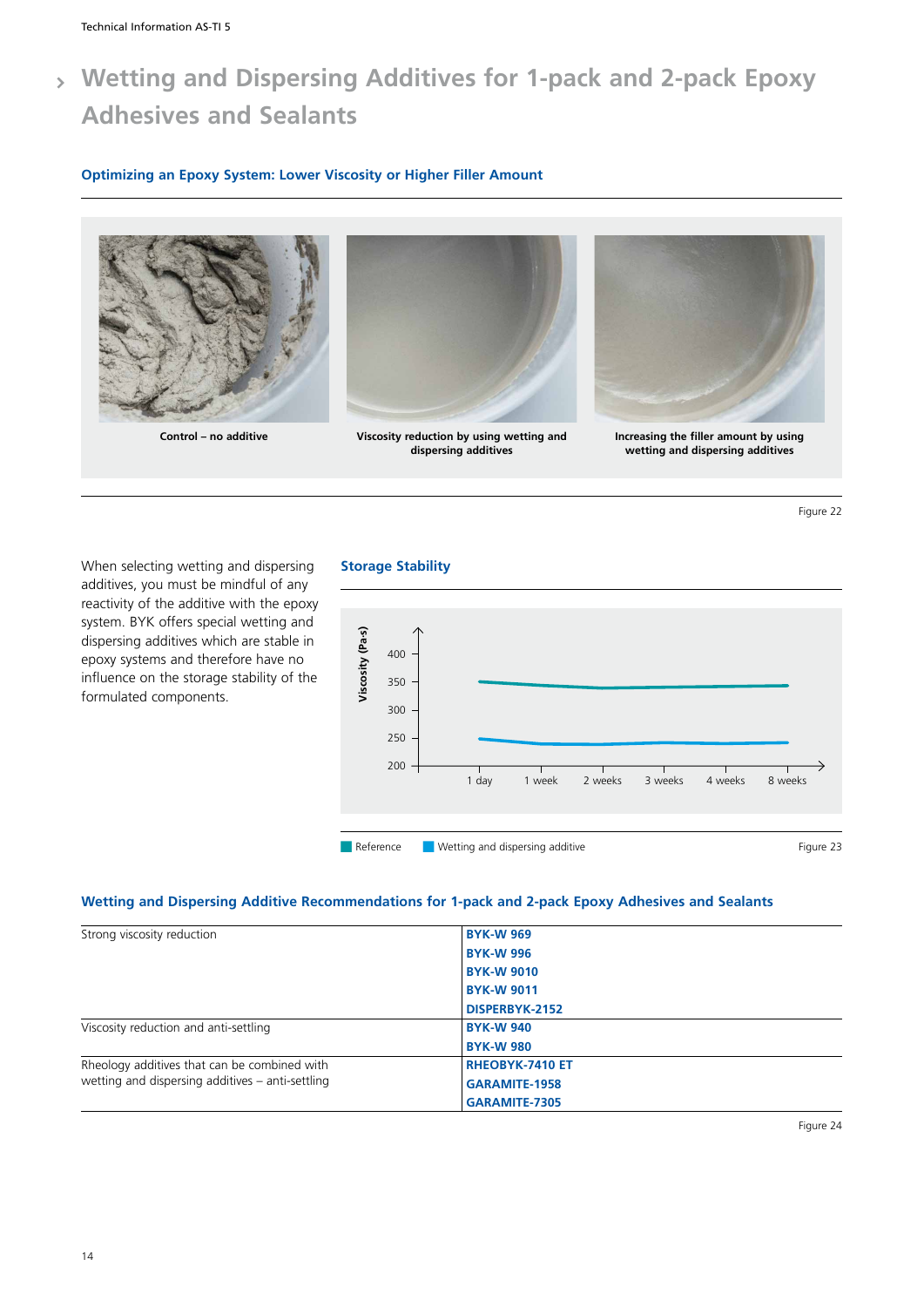### **Overview**

#### **Defoamer/Air Release Agent Recommendations for 1-pack and 2-pack Epoxy Formulations**

| Defoamer/air release agent base |                  |
|---------------------------------|------------------|
| Silicone                        | <b>BYK-1796</b>  |
|                                 | <b>BYK-A 525</b> |
|                                 | <b>BYK-A 530</b> |
| Polymer (silicone-free)         | <b>BYK-1790</b>  |
|                                 | <b>BYK-A 501</b> |
|                                 | <b>BYK-A 535</b> |
| Polymer/silicone                | <b>BYK-A 530</b> |

Figure 25

### **Recommended Rheology Additives, Boosters and VCT for 1-pack and 2-pack Epoxy Systems**

|                | 1-pack Epoxy           | 2-pack Epoxy           |  |
|----------------|------------------------|------------------------|--|
| Anti-settling  | <b>RHEOBYK-410</b>     | RHEOBYK-410            |  |
|                | <b>RHEOBYK-430</b>     | RHEOBYK-430            |  |
|                | <b>RHEOBYK-7410 ET</b> | <b>RHEOBYK-7410 ET</b> |  |
|                | <b>GARAMITE-1958</b>   | <b>GARAMITE-1958</b>   |  |
|                | <b>GARAMITE-7305</b>   | <b>GARAMITE-7305</b>   |  |
| Sag-resistance | <b>GARAMITE-1958</b>   | <b>GARAMITE-1958</b>   |  |
|                | <b>GARAMITE-7305</b>   | <b>GARAMITE-7305</b>   |  |
| Booster        | <b>RHEOBYK-R 606</b>   | <b>BYK-P 2720</b>      |  |
|                |                        | <b>RHEOBYK-R 607</b>   |  |
| <b>VCT</b>     |                        | <b>BYK-P 2710</b>      |  |
|                |                        | <b>BYK-P 2720</b>      |  |

Figure 26

#### **Wetting and Dispersing Additive Recommendations for 1-pack and 2-pack Epoxy Adhesives and Sealants**

| Strong viscosity reduction                                                                       | <b>BYK-W 969</b>       |  |
|--------------------------------------------------------------------------------------------------|------------------------|--|
|                                                                                                  | <b>BYK-W 996</b>       |  |
|                                                                                                  | <b>BYK-W 9010</b>      |  |
|                                                                                                  | <b>BYK-W 9011</b>      |  |
|                                                                                                  | DISPERBYK-2152         |  |
| Viscosity reduction and anti-settling                                                            | <b>BYK-W 940</b>       |  |
|                                                                                                  | <b>BYK-W 980</b>       |  |
| Rheology additives that can be combined with<br>wetting and dispersing additives – anti-settling | <b>RHEOBYK-7410 ET</b> |  |
|                                                                                                  | <b>GARAMITE-1958</b>   |  |
|                                                                                                  | <b>GARAMITE-7305</b>   |  |